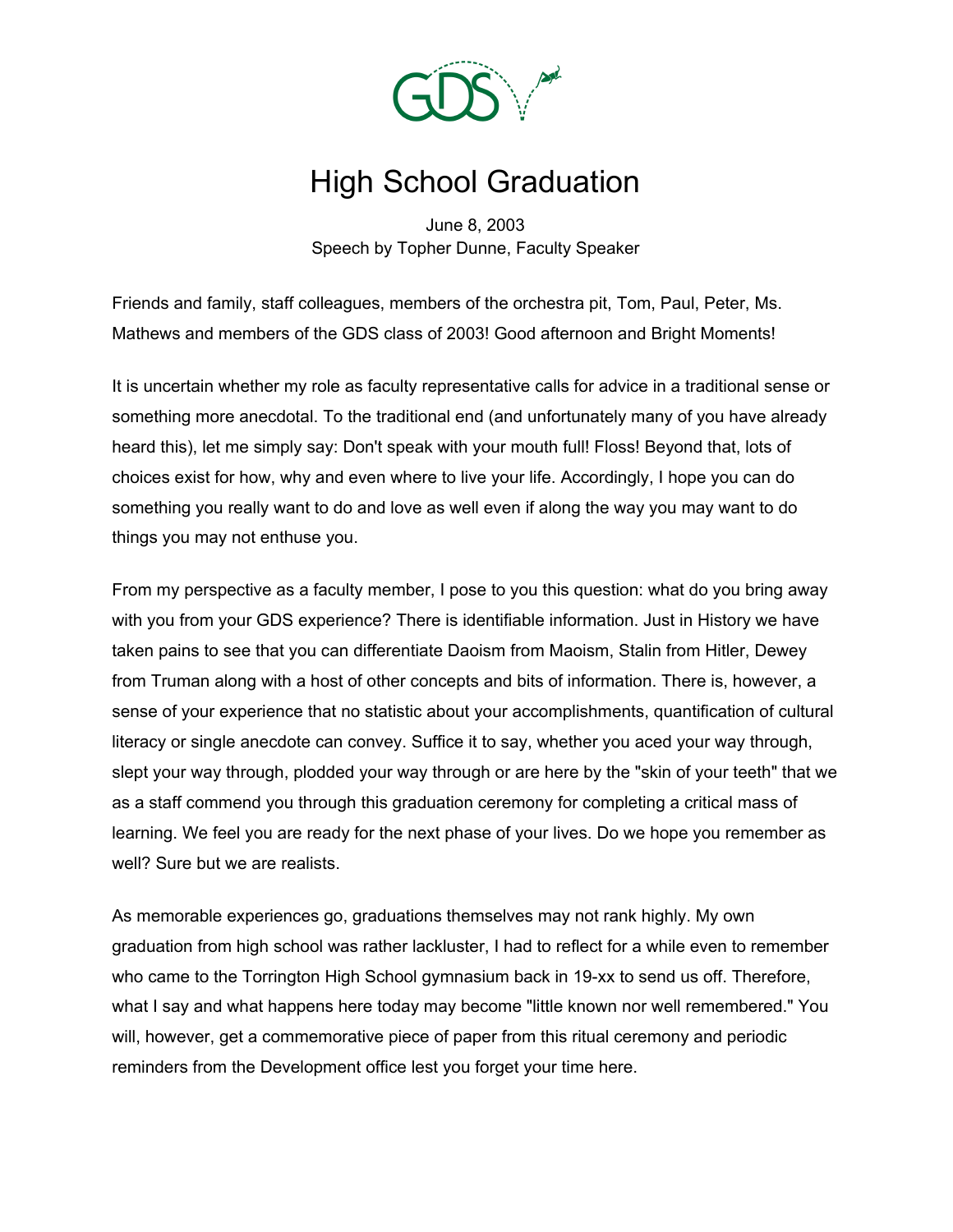Considering your situation as an anthropologist, however, the ritual of graduation places you seniors in what is called a liminal period, that charged state when crossing the boundary from one phase or stage of life to the next. Something is happening to you right now! Whether or not you are sure, or even aware, of that fact. Look around at everyone who came here today (including yourselves) just to mark the simple basic act of handing out diplomas. That part of the ritual is simple, mechanical, and your receipt of that diploma is a "boundary event." (Many of you may already be thinking beyond this to the reception, evening festivities, beach week, summer or anything beyond right now.) Yet the impact of RIGHT NOW on yourselves and those around you is not mistakable. Well-wishers offer gifts and congrats, juniors now stand ready to rise to become seniors so the cycle will continue. Parents may be already lamenting the empty nest or making plans to turn your room into a home office. You may even be packing your bags. Two boundary events from my own life which I have shared with you over these past four years to demonstrate how rituals and events may end but their impact will remain.

In the fall of 2000, when you were much smaller ninth graders, I met my birth mother for the first time. As my wife Kathy and I drove to Central Jersey (and before you ask, it was exit eight for one hundred and ninety five) I could only think "how can I represent what I have done with my life in one meeting to someone I've not seen in thirty-xx years?" It was a great reflective moment. Fortunately that wasn't my only opportunity. The following Mother's Day, for example I got to inform her that Coach Epstein and I saw the GDS softball team defeat a Quaker school on Wisconsin Avenue to win the 2001 softball tournament. That victory also saw me get into my full Javanese costume for the Sports Banquet to honor a promise I made, but more on that issue later.

Another liminal period (which many of you may recall) came during the last review day during your sophomore year. I was paged from my sixth period European History class. The energy I felt was unmistakable, even if it was only from me and not Elizabeth, Peter, D, Tom, Andrew, Davlyn, Morgan, Bobby, Sam, Micah, Jordan, Liz, Alexis, Courtney, Peter and Tameem. Ben Safran's mom, already informed of the impending event, arrived at the Hospital to deliver my daughter Kayla. GDS is everywhere sometimes.

Put those two tales together and I say Family is what you make it! Various relatives in the traditional sense, blood, half-, step-, adoptive, in-law, "fictive kin" (considered by anthropologists as close but without sufficient title) are assembled here in order to wish you well. You are also,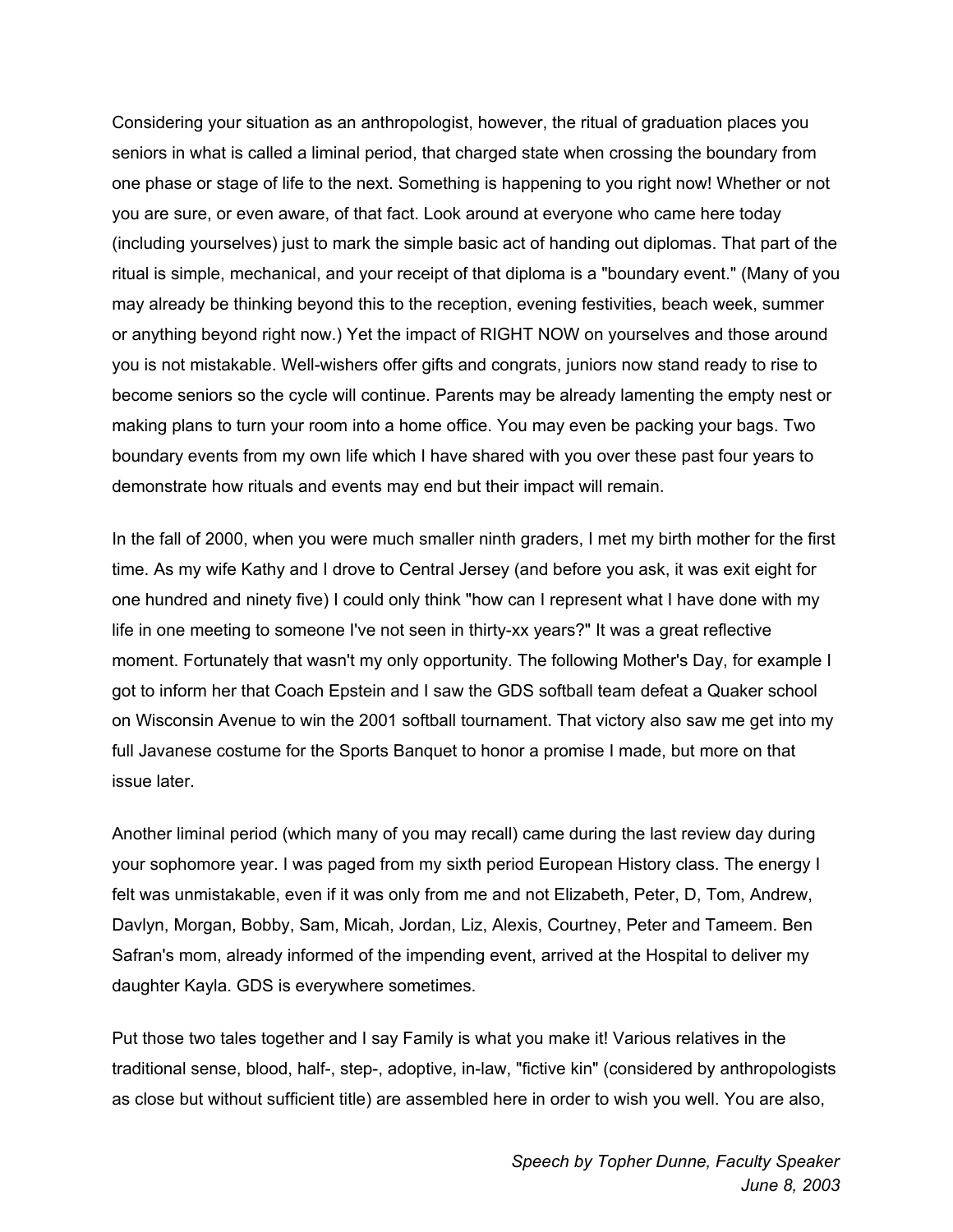however, bound to one another from years of common experience, like it or not. This isn't so surprising; GDS was founded as a family-based school, choosing the familiarity of first names and commitment to our internal community as well as the outer community. My rather inclusive view of family in my life brings my birth-mother, crazy Slovak grandfather, John the Revelator and a host of other characters permeate explanations and discussions with my GDS family. We as a faculty join you as another familial body in various ways beyond basic classroom teaching and that's something I love about this job. You may see in loco parentis as just a Latin phrase by which the school can enforce rules, but we may take it a bit more seriously as a staff.

Honor/Stand by your commitments! Choices abound, from what you eat, wear, download, protest, support, like, abhor. Some of these choices may have seemed limited over your lives thus far, by courses you had to take, couldn't manage to take, homework you had to do, or outfits you felt bound to wear to the Sports Banquet in 2001 [well remembered there?]. These choice sets expanded slightly in your college searches. Like it or not your lives will include many more choices of greater importance as time goes by and need to remember to live with the choices themselves and their consequences. Be careful with making your choices and, perhaps for once, don't be so cynical about how "real" any choice is.

Use your power to choose! Be the change you seek! This was a class and school who saw a profound changes, many still ongoing, in the world around it over the past four years. We evaluated the 2000 presidential election together, were at school together on September Eleventh and its anniversary, went through sniper lockdown together and for the most part stopped attending classes together at least a couple of times to make a social statement this past spring. GDS students seem to have no difficulty expressing opinions, and, if I may generalize, our hope as faculty is to provide ways to defend, understand and express those opinions and go beyond expression into ACTION.

Have we left you with a warped sense of reality by stopping school at various points to discuss any number of issues, perform community service, and allow or excuse social protest during school hours? Probably. GDS is an idiosyncratic school full of idiosyncratic individuals, and I say so from the point of view of a

40's-tie-wearing-Chapman-Stick-playing-djesbenite-wayang-playing-javaphile with interests in the cultural quirks of post-colonial societies and comparative religion. Might these idiosyncrasies have skewed the perspective of the world in your education? Huh, just being in Washington will